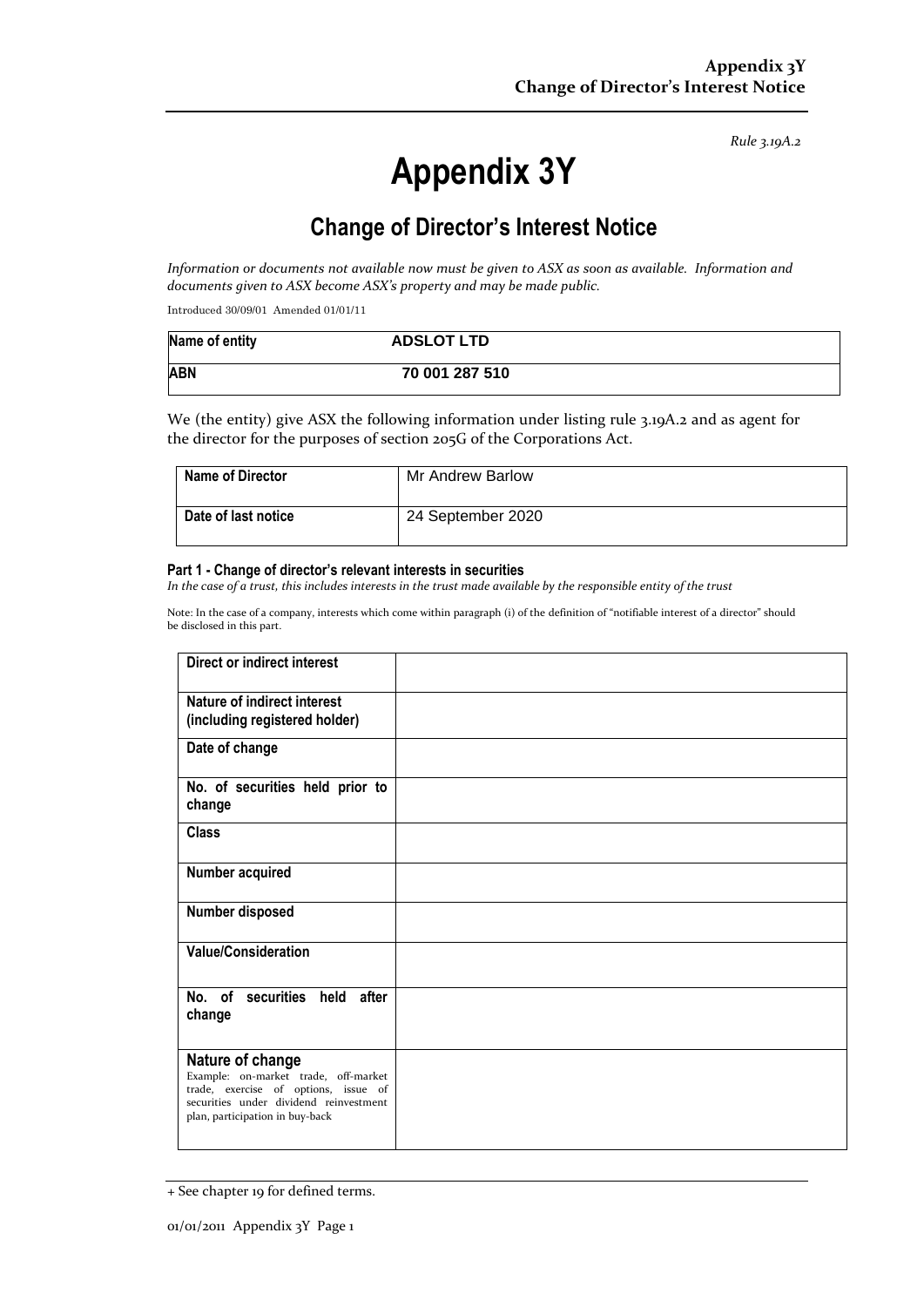## **Part 2 – Change of director's interests in contracts**

Note: In the case of a company, interests which come within paragraph (ii) of the definition of "notifiable interest of a director" should be disclosed in this part.

| <b>Detail of contract</b>                                                                                       | Contract to purchase shares under the placement<br>undertaken by the Company announced to the ASX on<br>10 December 2020.                                                                                                                                                                                                                                                                                                                                                                                                                          |
|-----------------------------------------------------------------------------------------------------------------|----------------------------------------------------------------------------------------------------------------------------------------------------------------------------------------------------------------------------------------------------------------------------------------------------------------------------------------------------------------------------------------------------------------------------------------------------------------------------------------------------------------------------------------------------|
| <b>Nature of interest</b>                                                                                       | Mr Barlow, through Venturian Pty Ltd as trustee for<br>Maverick Innovation Trust, has a conditional right under<br>the contract to purchase fully paid ordinary shares in the<br>Company under the placement undertaken by the<br>Company announced to the ASX on 10 December 2020.<br>Mr Barlow is a Director of Venturian Pty Ltd and a<br>primary beneficiary of the Maverick Innovation Trust.<br>Mr Barlow's right to acquire the shares under the<br>contract is subject to shareholder approval at the<br>Company's annual general meeting. |
| Name of registered holder<br>(if issued securities)                                                             | Shares not yet issued, as the issue is conditional on<br>shareholder approval. The registered holder will be<br>Venturian Pty Ltd.                                                                                                                                                                                                                                                                                                                                                                                                                 |
| Date of change                                                                                                  | 10 December 2020                                                                                                                                                                                                                                                                                                                                                                                                                                                                                                                                   |
| No. and class of securities to which<br>interest related prior to change                                        | No change to existing interest - notification of new interest<br>in 2,500,000 fully paid ordinary shares                                                                                                                                                                                                                                                                                                                                                                                                                                           |
| Interest acquired                                                                                               | Conditional right to purchase 2,500,000 shares under<br>the placement undertaken by the Company announced<br>to the ASX on 10 December 2020.<br>The share purchase is subject to shareholder approval at<br>the Company's Annual General Meeting on Thursday 28<br>January 2021.                                                                                                                                                                                                                                                                   |
| Interest disposed                                                                                               | N/A                                                                                                                                                                                                                                                                                                                                                                                                                                                                                                                                                |
| <b>Value/Consideration</b><br>Note: If consideration is non-cash, provide details<br>and an estimated valuation | \$72,500 (once shareholder approval received)                                                                                                                                                                                                                                                                                                                                                                                                                                                                                                      |
| Interest after change                                                                                           | Interest in a contract providing a conditional right to<br>purchase 2,500,000 fully paid ordinary shares in the<br>Company                                                                                                                                                                                                                                                                                                                                                                                                                         |

<sup>+</sup> See chapter 19 for defined terms.